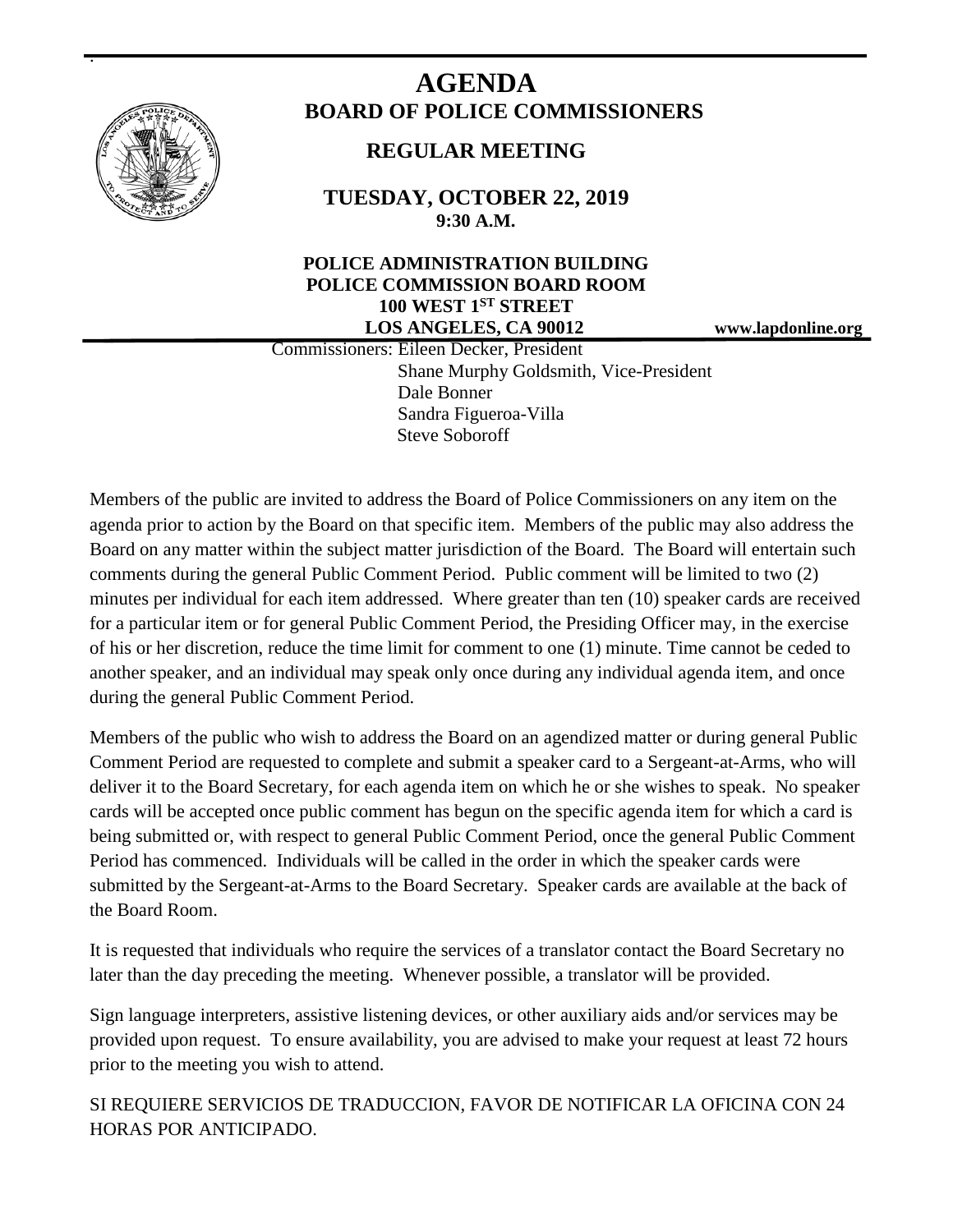#### **1. REGULAR AGENDA ITEMS**

 A. DEPARTMENT'S REPORT, dated October 17, 2019, relative to the approval of nine none-monetary donations \$744.60, \$2,720.29, \$1,178.24, \$107.88, \$60.68, \$750.00, \$4,507.00, \$4,000.00, \$5,368.72, from various donors, to benefit several Divisional Cadet Programs, as set forth. **[\[BPC #19-0282\]](http://www.lapdpolicecom.lacity.org/102219/BPC_19-0282.pdf)** 

Recommendation(s) for Board action:

APPROVE the Department's Report and ACCEPT the donations.

B. DEPARTMENT'S REPORT, dated October 16, 2019, relative to the approval of a nonmonetary donation of charging stations and cables, valued \$1,119.92, from the Los Angeles Police Foundation, for the benefit of South Bureau Homicide Division, as set forth. **IBPC #19-02831** 

Recommendation(s) for Board action:

APPROVE the Department's Report and ACCEPT the donations.

C. COMMISSION PRESIDENT'S REPORT, relative to Commission Liaison Assignments, as set forth. **IBPC #19-0287** 

Recommendation(s) for Board action:

APPROVE the Commission President's report.

D. DEPARTMENT'S REPORT, dated September 26, 2019, relative to Crime Classification Audit (AD No. 19-004), as set forth. [BPC [#19-0284\]](http://www.lapdpolicecom.lacity.org/102219/BPC_19-0284.pdf)

Recommendation(s) for Board action:

APPROVE the Department's Report.

E. DEPARTMENT'S REPORT, dated October 15, 2019, relative to the Ethics Enforcement Section Quarterly Report, Second Quarter, 2019 – Public Version, as set forth. (Also Calendared as Item No. 4-B in Closed Session) [\[BPC #19-0285\]](http://www.lapdpolicecom.lacity.org/102219/BPC_19-0285.pdf)

Recommendation(s) for Board action:

APPROVE the Department's Report.

F. DEPARTMENT'S REPORT, dated October 15, 2019, relative to the Transmittal of Supplemental Funding for the Federal 2018 Internet crimes Against Children (ICAC) Task Force Program Grant Award – (Council File No. 18-1122), as set forth.

[\[BPC #19-0286\]](http://www.lapdpolicecom.lacity.org/102219/BPC_19-0286.pdf)

Recommendation(s) for Board action:

APPROVE the Department's Report and TRANSMIT to the Mayor and City Council.